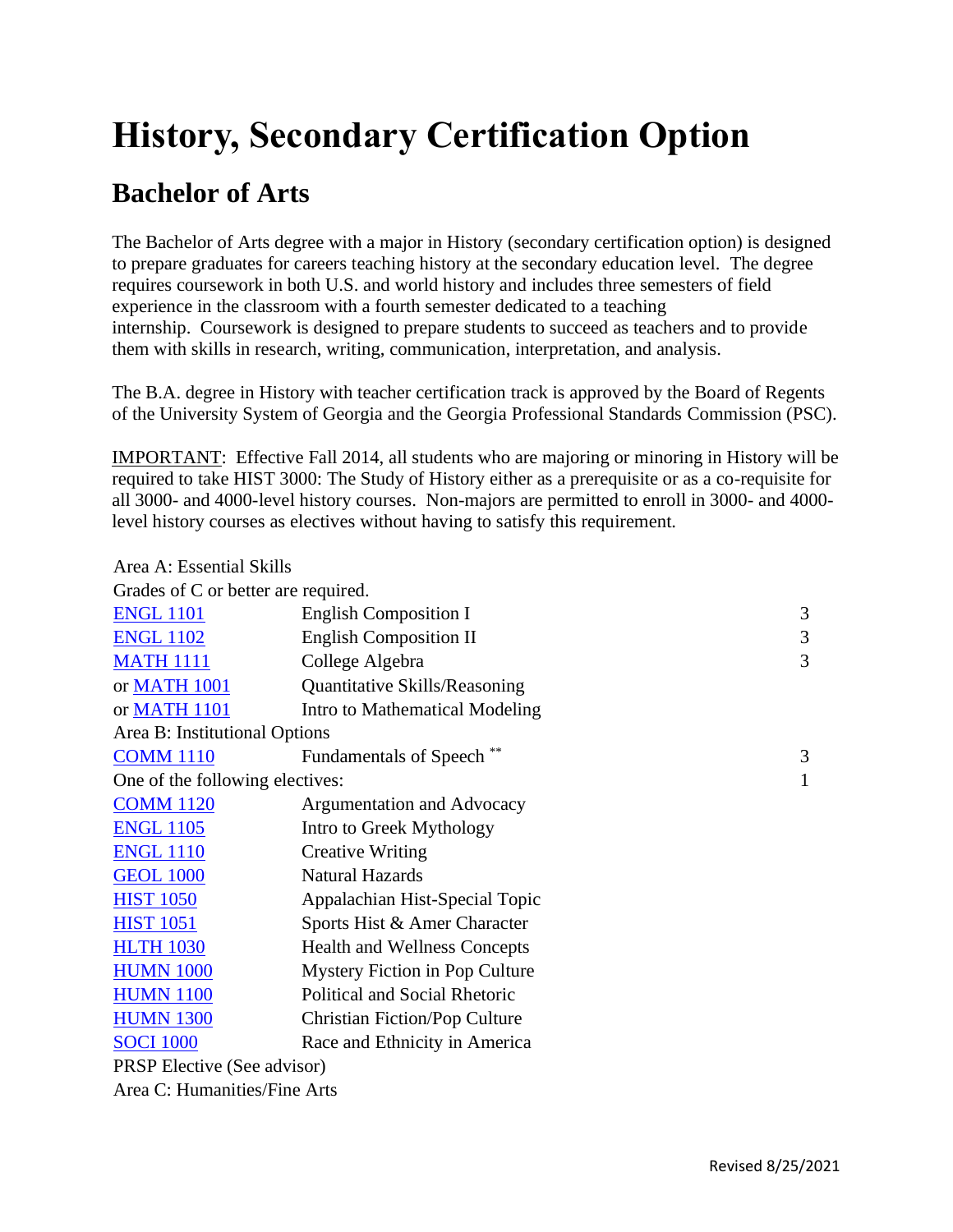| Choose one to two $ENGL$ course $(s)$ :      |                                                           | $3-6$   |
|----------------------------------------------|-----------------------------------------------------------|---------|
| <b>ENGL 2000</b>                             | Topics in Literature & Culture                            |         |
| <b>ENGL 2111</b>                             | World Literature I                                        |         |
| <b>ENGL 2112</b>                             | World Literature II                                       |         |
| <b>ENGL 2120</b>                             | <b>British Literature I</b>                               |         |
| <b>ENGL 2121</b>                             | <b>British Literature II</b>                              |         |
| <b>ENGL 2130</b>                             | American Literature I                                     |         |
| <b>ENGL 2131</b>                             | American Literature II                                    |         |
| <b>ENGL 2201</b>                             | Intro to Film as Literature                               |         |
|                                              | If only one ENGL course chosen, add one of the following: | $0 - 3$ |
| <b>ARTS 1100</b>                             | Art Appreciation                                          |         |
| <b>HUMN 1201</b>                             | Expressions of Culture I                                  |         |
| <b>HUMN 1202</b>                             | Expressions of Culture II                                 |         |
| <b>MUSC 1100</b>                             | <b>Music Appreciation</b>                                 |         |
| <b>MUSC 1110</b>                             | <b>World Music</b>                                        |         |
| <b>MUSC 1120</b>                             | American Music                                            |         |
| <b>THEA 1100</b>                             | <b>Theatre Appreciation</b>                               |         |
| Area D: Science/Mathematics/Technology       |                                                           |         |
| Eight Credit Hours of Lab Science Electives: |                                                           | 8       |
| <b>ASTR 1010</b>                             | Astronomy of the Solar System                             |         |
| & 1010L                                      | and Astronomy of Solar Sys. Lab                           |         |
| <b>ASTR 1020</b>                             | <b>Stellar and Galactic Astronomy</b>                     |         |
| & 1020L                                      | and Stellar & Galac. Astronomy Lab                        |         |
| <b>BIOL 1105K</b>                            | <b>Environmental Studies</b>                              |         |
| <b>BIOL 1107K</b>                            | Principles of Biology I                                   |         |
| <b>BIOL 1108K</b>                            | Principles of Biology II                                  |         |
| <b>BIOL 1203K</b>                            | Principles of Botany                                      |         |
| <b>BIOL 1224K</b>                            | Entomology                                                |         |
| <b>CHEM 1151K</b>                            | Survey of Chemistry                                       |         |
| <b>CHEM 1211K</b>                            | Principles of Chemistry I                                 |         |
| <b>CHEM 1212K</b>                            | Principles of Chemistry II                                |         |
| <b>GEOL 1121K</b>                            | Principles of Geology                                     |         |
| <b>GEOL 1122K</b>                            | <b>Historical Geology</b>                                 |         |
| <b>GEOL 1131K</b>                            | Geology & the Environment                                 |         |
| <b>PHYS 1111K</b>                            | <b>Introductory Physics I</b>                             |         |
| <b>PHYS 1112K</b>                            | <b>Introductory Physics II</b>                            |         |
| <b>PHYS 2211K</b>                            | Principles of Physics I                                   |         |
| <b>PHYS 2212K</b>                            | Principles of Physics II                                  |         |
| One of the following electives:              |                                                           | $3 - 4$ |
| <b>ASTR 1010</b>                             | Astronomy of the Solar System                             |         |
| <b>ASTR 1020</b>                             | <b>Stellar and Galactic Astronomy</b>                     |         |
| <b>BIOL 1105K</b>                            | <b>Environmental Studies</b>                              |         |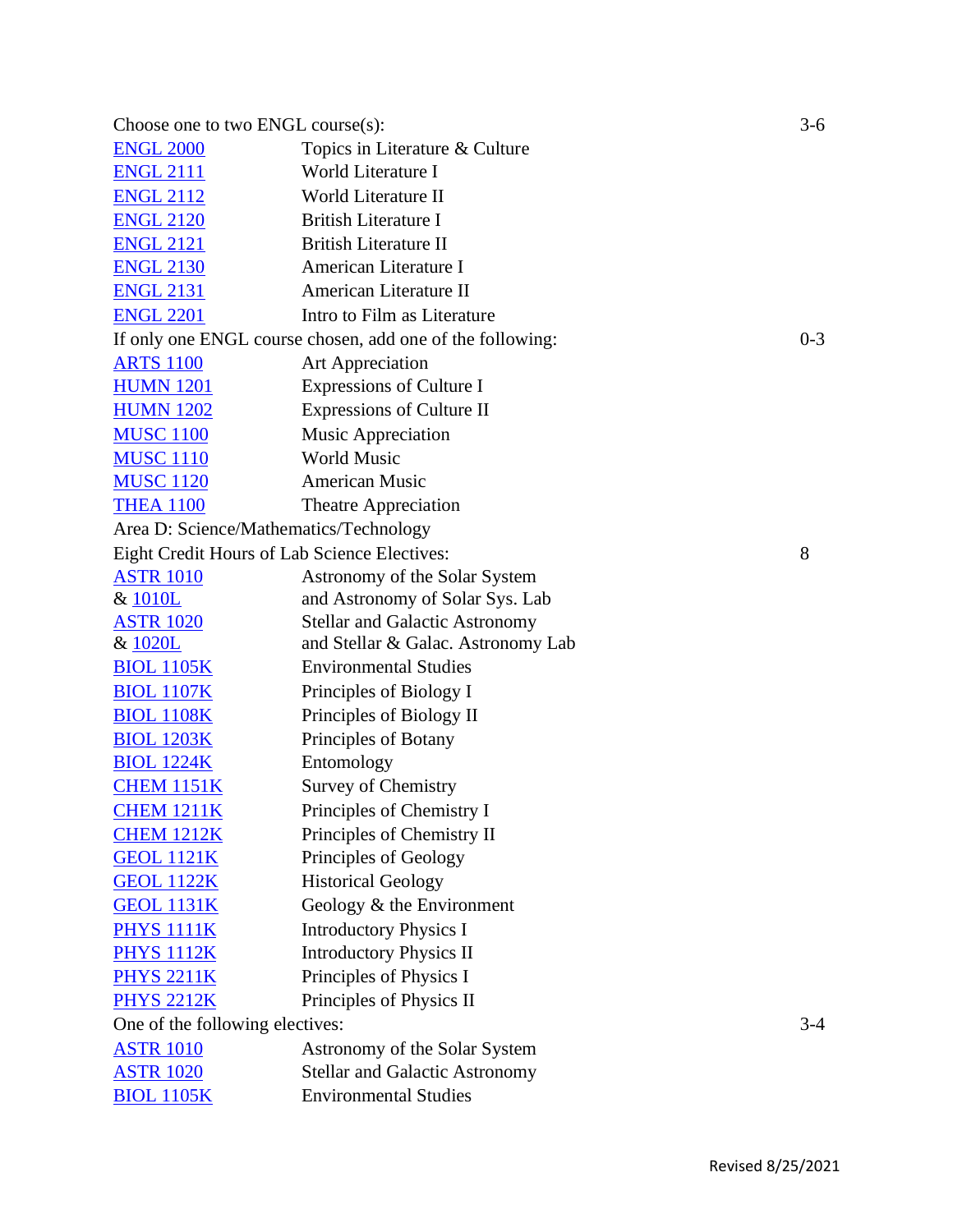| <b>BIOL 1203K</b>               | Principles of Botany                       |   |
|---------------------------------|--------------------------------------------|---|
| <b>BIOL 1107K</b>               | Principles of Biology I                    |   |
| <b>BIOL 1108K</b>               | Principles of Biology II                   |   |
| <b>BIOL 1224K</b>               | Entomology                                 |   |
| <b>CHEM 1151K</b>               | <b>Survey of Chemistry</b>                 |   |
| <b>CHEM 1211K</b>               | Principles of Chemistry I                  |   |
| <b>CHEM 1212K</b>               | Principles of Chemistry II                 |   |
| <b>CMPS 1130</b>                | <b>Computer Concepts/Programming</b>       |   |
| <b>CMPS 1301</b>                | Principles of Programming I                |   |
| <b>CMPS 1302</b>                | Principles of Programming II               |   |
| <b>GEOL 1121K</b>               | Principles of Geology                      |   |
| <b>GEOL 1122K</b>               | <b>Historical Geology</b>                  |   |
| <b>GEOL 1131K</b>               | Geology $&$ the Environment                |   |
| <b>MATH 1113</b>                | <b>Precalculus Mathematics</b>             |   |
| <b>MATH 1401</b>                | <b>Elementary Statistics</b>               |   |
| <b>MATH 2181</b>                | <b>Applied Calculus</b>                    |   |
| <b>MATH 2253</b>                | Calculus and Analytic Geom I               |   |
| <b>MATH 2254</b>                | Calculus and Analytic Geom II              |   |
| <b>PHYS 1111K</b>               | <b>Introductory Physics I</b>              |   |
| <b>PHYS 1112K</b>               | <b>Introductory Physics II</b>             |   |
| <b>PHYS 2211K</b>               | Principles of Physics I                    |   |
| <b>PHYS 2212K</b>               | Principles of Physics II                   |   |
| Area E: Social Sciences         |                                            |   |
| <b>HIST 2111</b>                | United States History to 1877*             | 3 |
| or <b>HIST 2112</b>             | United States Hist since 1877              |   |
| <b>POLS 1101</b>                | <b>American Government</b>                 | 3 |
| <b>PSYC</b> 1101                | Introduction to Psychology <sup>**</sup>   | 3 |
| One of the following electives: |                                            | 3 |
| <b>ANTH 1103</b>                | Intro to Cultural Anthropology             |   |
| <b>ECON 2105</b>                | Principles of Macroeconomics               |   |
| <b>ECON 2106</b>                | Principles of Microeconomics               |   |
| <b>GEOG 1100</b>                | Introduction to Geography                  |   |
| <b>GEOG 1101</b>                | Intro to Human Geography                   |   |
| <b>GEOG 1111</b>                | Intro to Physical Geography                |   |
| <b>PHIL 1103</b>                | Intro to World Religions                   |   |
| <b>POLS 2201</b>                | <b>State and Local Government</b>          |   |
| Area F: Major Field             |                                            |   |
|                                 | Three of the following History Electives:  | 9 |
| <b>HIST 1111</b>                | World Civilization to 1500 CE <sup>*</sup> |   |
| <b>HIST 1112</b>                | World Civilization since 1500 <sup>*</sup> |   |
| <b>HIST 2111</b>                | United States History to 1877 <sup>*</sup> |   |
| <b>HIST 2112</b>                | United States Hist since 1877 *            |   |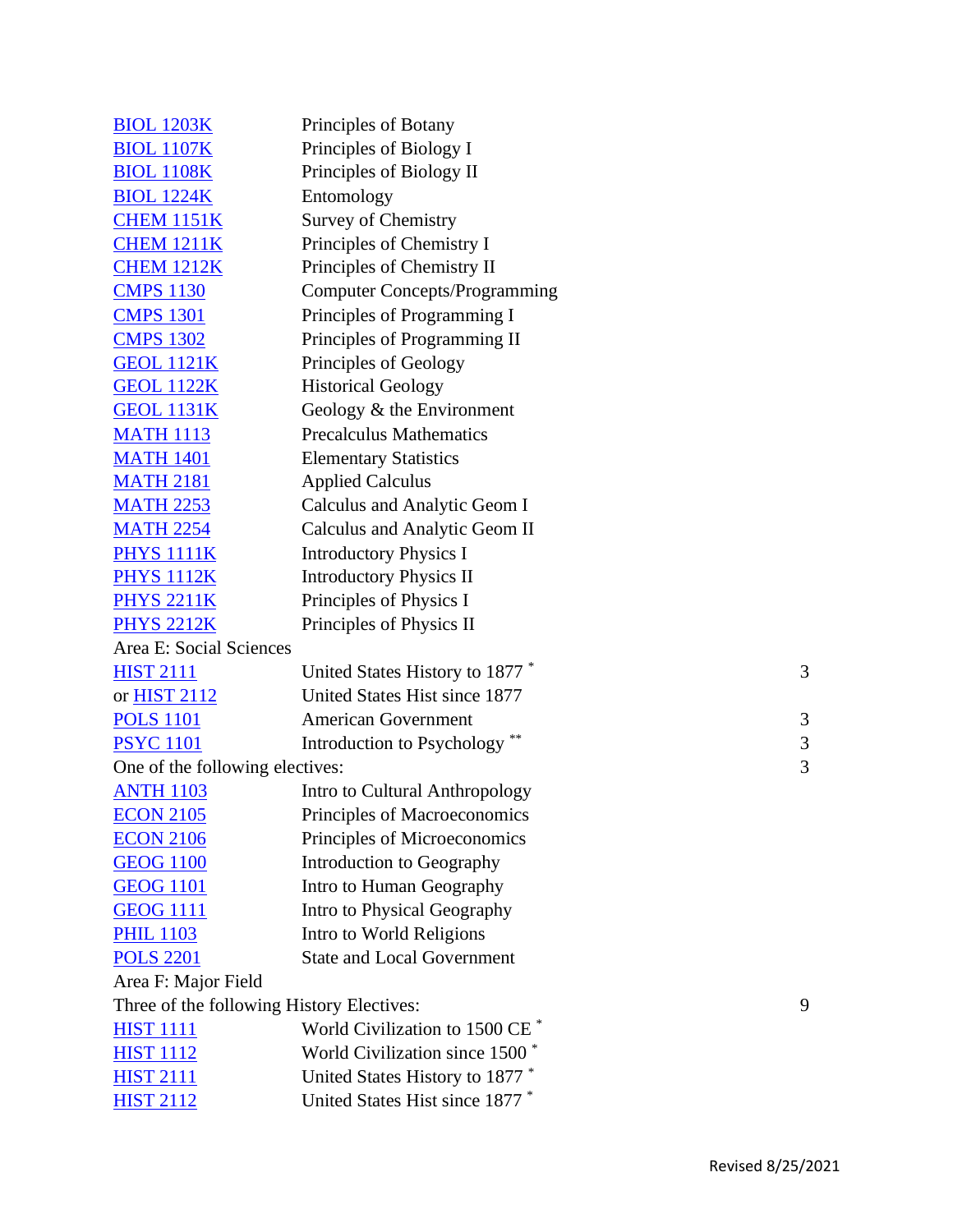|                                 | Choose French, German, or Spanish Language Sequence: | 6  |
|---------------------------------|------------------------------------------------------|----|
| <b>FREN 1001</b>                | <b>Elementary French I</b>                           |    |
| <b>FREN 1002</b>                | <b>Elementary French II</b>                          |    |
| <b>FREN 2001</b>                | <b>Intermediate French I</b>                         |    |
| <b>FREN 2002</b>                | <b>Intermediate French II</b>                        |    |
| <b>OR</b>                       |                                                      |    |
| <b>GRMN 1001</b>                | Elementary German I                                  |    |
| <b>GRMN 1002</b>                | Elementary German II                                 |    |
| <b>OR</b>                       |                                                      |    |
| <b>SPAN 1001</b>                | Elementary Spanish I                                 |    |
| <b>SPAN 1002</b>                | Elementary Spanish II                                |    |
| <b>SPAN 1003</b>                | <b>Accelerated Elementary Spanish</b>                |    |
| <b>SPAN 2001</b>                | Intermediate Spanish I                               |    |
| <b>SPAN 2002</b>                | Intermediate Spanish II                              |    |
| One of the following electives: |                                                      | 3  |
| <b>ANTH 1103</b>                | Intro to Cultural Anthropology                       |    |
| <b>ECON 2105</b>                | Principles of Macroeconomics                         |    |
| <b>ECON 2106</b>                | Principles of Microeconomics                         |    |
| <b>GEOG 1100</b>                | Introduction to Geography                            |    |
| <b>GEOG 1101</b>                | Intro to Human Geography                             |    |
| <b>GEOG 1111</b>                | Intro to Physical Geography                          |    |
| <b>PHIL 1103</b>                | Intro to World Religions                             |    |
| <b>POLS 2201</b>                | <b>State and Local Government</b>                    |    |
| <b>Major Field Courses</b>      |                                                      |    |
| <b>HIST 3930</b>                | <b>History of Georgia</b>                            | 3  |
| <b>HIST 3000</b>                | The Study of History                                 | 3  |
| U.S. History                    |                                                      |    |
| Four of the following courses:  |                                                      | 12 |
| <b>HIST 3350</b>                | History of Appalachia                                |    |
| <b>HIST 3710</b>                | Amer Indian History to 1840                          |    |
| <b>HIST 3720</b>                | Amer Indian History since 1840                       |    |
| <b>HIST 3730</b>                | <b>Colonial America</b>                              |    |
| <b>HIST 3735</b>                | <b>Revolutionary America</b>                         |    |
| <b>HIST 3740</b>                | Jeffersonian/Jacksonian Amer                         |    |
| <b>HIST 3750</b>                | Civil War & Reconstruction                           |    |
| <b>HIST 3755</b>                | <b>American Foreign Policy</b>                       |    |
| <b>HIST 3760</b>                | Gilded Age/Progres Era America                       |    |
| <b>HIST 3770</b>                | America from WWI to WWII                             |    |
| <b>HIST 3780</b>                | Cold War America                                     |    |
| <b>HIST 3830</b>                | The Old South                                        |    |
| <b>HIST 3835</b>                | The New South                                        |    |
| <b>HIST 3840</b>                | African-American Hist to 1877                        |    |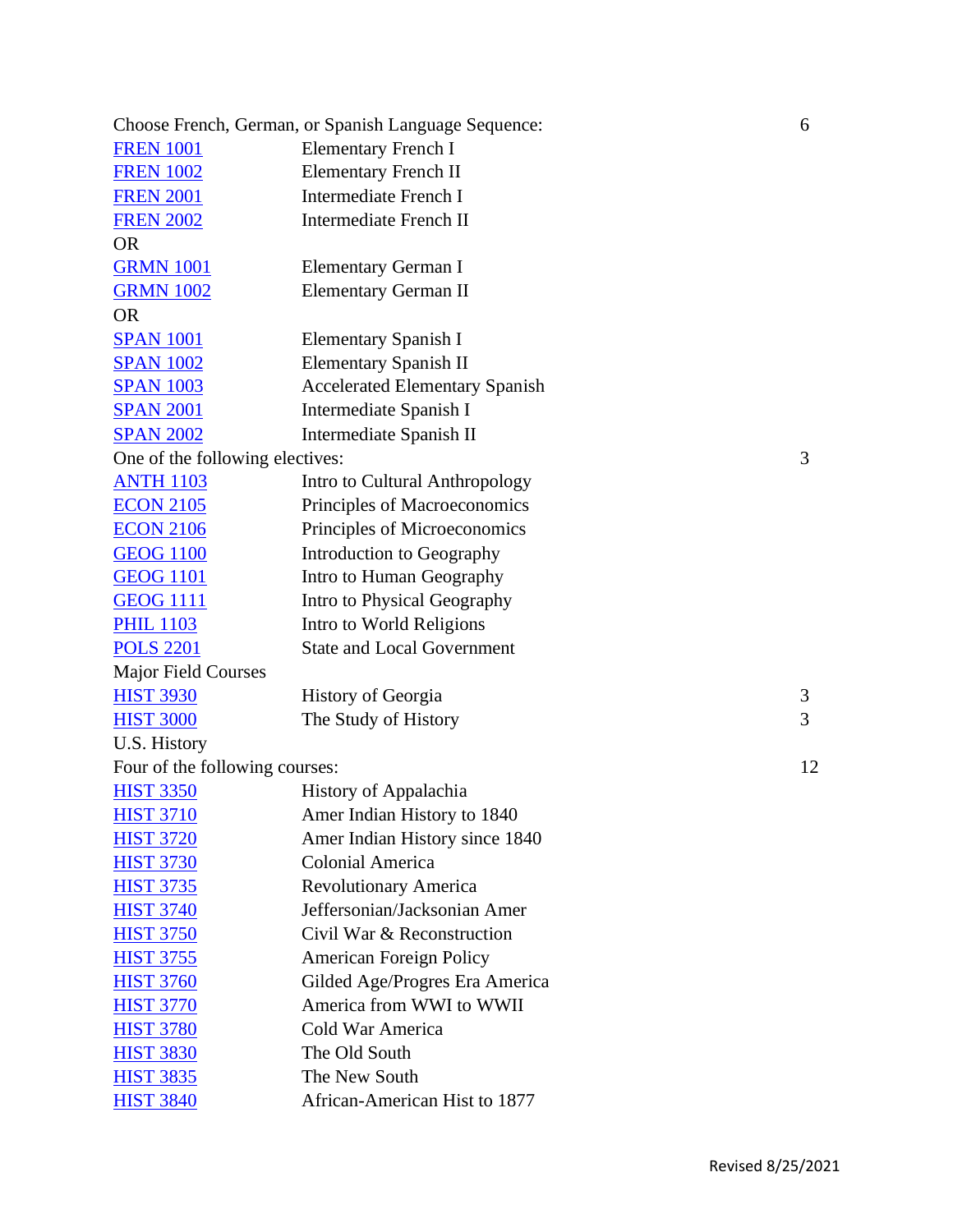| <b>HIST 3845</b>               | African-Amer Hist since 1877                        |   |
|--------------------------------|-----------------------------------------------------|---|
| <b>HIST 3850</b>               | U.S. Women's History to 1877                        |   |
| <b>HIST 3855</b>               | U.S. Women's Hist since 1877                        |   |
| Non-U.S. History               |                                                     |   |
| Select one Africa course:      |                                                     | 3 |
| <b>HIST 3150</b>               | <b>History of Africa</b>                            |   |
| <b>HIST 3160</b>               | The African Diaspora                                |   |
|                                | Select one Latin American or Middle Eastern course: | 3 |
| <b>HIST 3110</b>               | <b>Colonial Latin America</b>                       |   |
| <b>HIST 3120</b>               | Modern Latin America                                |   |
| <b>HIST 3230</b>               | History of the Middle East                          |   |
| Select one European course:    |                                                     | 3 |
| <b>HIST 3310</b>               | <b>Tudor-Stuart England</b>                         |   |
| <b>HIST 3300</b>               | English History to 1485                             |   |
| <b>HIST 3320</b>               | History of Britain since 1714                       |   |
| <b>HIST 3340</b>               | The British Empire                                  |   |
| <b>HIST 3440</b>               | Europe in the Middle Ages                           |   |
| <b>HIST 3460</b>               | Renaissance and Reformation                         |   |
| <b>HIST 3480</b>               | Europe in the 19th Century                          |   |
| <b>HIST 3490</b>               | Europe in the 20th Century                          |   |
| Select one from the following: |                                                     | 3 |
| <b>HIST 3050</b>               | The Ancient Mediterranean                           |   |
| <b>HIST 3200</b>               | <b>Traditional China</b>                            |   |
| <b>HIST 3210</b>               | Modern China                                        |   |
| <b>HIST 3495</b>               | World War I Era                                     |   |
| <b>HIST 3500</b>               | World War II Era                                    |   |
| <b>HIST 3520</b>               | France: 1660-1815                                   |   |
| <b>HIST 3540</b>               | Modern Russia                                       |   |
| <b>HIST 3550</b>               | <b>Modern Germany</b>                               |   |

Education Courses

-------------------------

\*\* Prior to enrollment in EDUC 2110 and EDUC 2120 students must have taken ENGL 1101. For EDUC 2130, students must have taken ENGL 1101 and PSYC 1101 with grades of C or better. Approved Background check, proof of professional Liability Insurance, completion of the mandated reporter training course, and a passing score on an Ethics assessment are also required. EDUC 2110, EDUC 2120, EDUC 2130 must be completed with grades of C or better prior to acceptance into PES 1.

| <b>EDUC 2110</b> | Investig Critical/Contem Issue (Includes 10 hrs of practicum) |   |
|------------------|---------------------------------------------------------------|---|
| <b>EDUC 2120</b> | Expl Socio-Cultural Perspect (Includes 10 hrs of practicum)   | 3 |
| <b>EDUC</b> 2130 | Exploring Learning/Teaching (Includes 10 hrs of practicum)    |   |
|                  |                                                               |   |